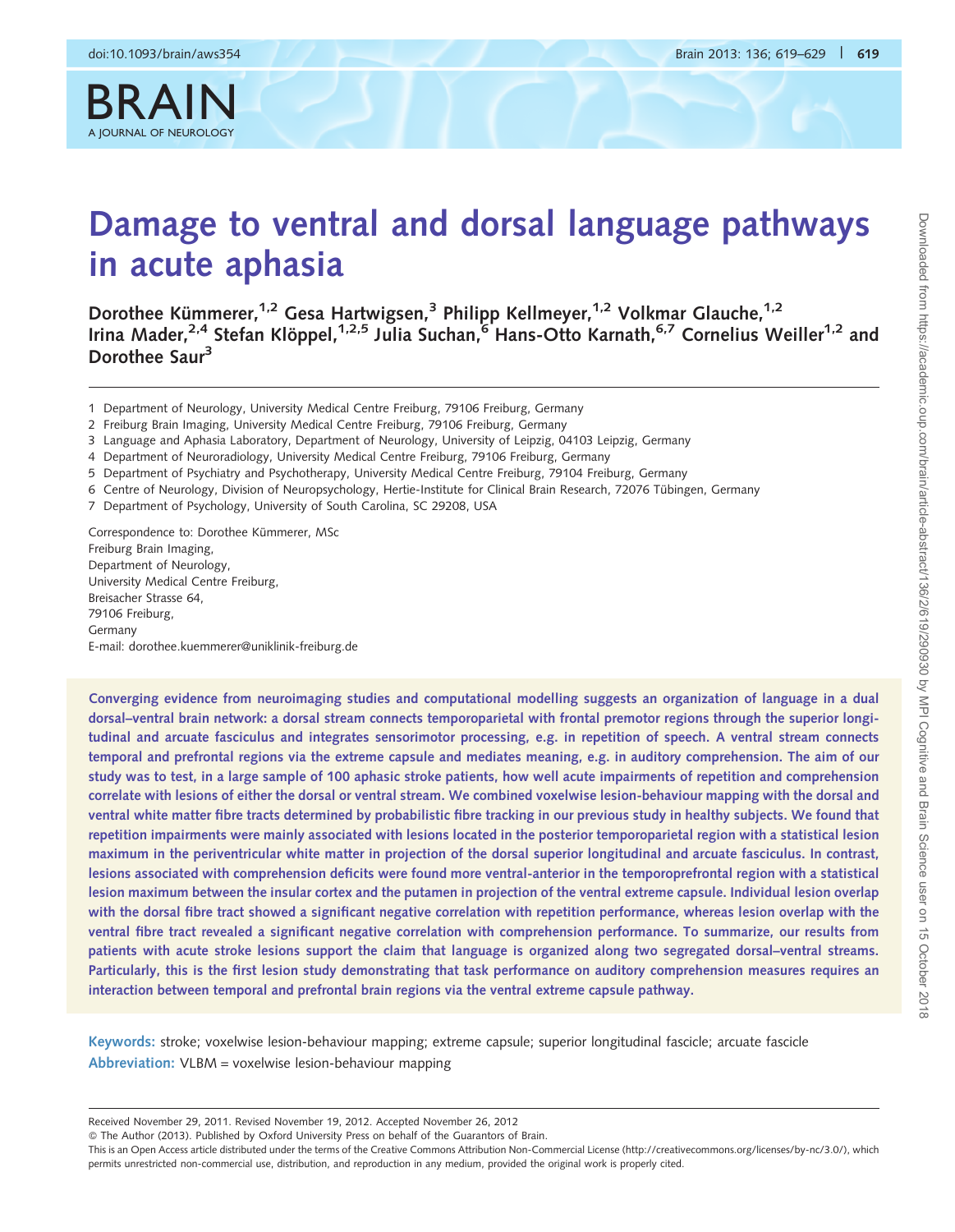## Introduction

Current models on the functional neuroanatomy of language favour an organization along two processing streams: a ventral stream that is responsible for mapping sound onto meaning and a dorsal stream that is involved in mapping sound onto articulation [\(Wise, 2003;](#page-10-0) [Hickok and Poeppel, 2007](#page-9-0); [Rauschecker and Scott,](#page-9-0) [2009;](#page-9-0) [Weiller](#page-10-0) et al., 2011).

Using a combination of functional MRI and diffusion-tensor imaging-based probabilistic tractography (Kreher et al.[, 2008\)](#page-9-0) in healthy subjects, Saur et al. [\(2008\)](#page-9-0) identified white matter fibre tracts connecting activated cortical regions during repetition of pseudowords and comprehension of short sentences, two language tasks preferentially involving either the dorsal or ventral language processing stream. The authors found that temporofrontal interaction during repetition of pseudowords is subserved by the dorsal arcuate and superior longitudinal fascicle, connecting the superior temporal lobe and premotor cortices in the frontal lobe. In contrast, temporofrontal interaction during language comprehension is mediated by the ventral extreme capsule, connecting the middle temporal lobe and the ventrolateral prefrontal cortex. These results are in line with previous tractography studies [\(Parker](#page-9-0) et al.[, 2005](#page-9-0); [Anwander](#page-9-0) et al., 2007; Frey et al.[, 2008\)](#page-9-0) demonstrating the importance of at least two distinct ventral and dorsal long-distant white matter association tracts for language processing.

Building upon this neuroanatomical evidence, Ueno et al. [\(2011\)](#page-10-0) developed a 'neurocomputational' model of the dual stream language framework by combining neuroanatomical information and computational modelling. Brain lesions were simulated by reducing both function and connectivity of the network components (layers). Simulated lesions demonstrated that damage to the layers of the dorsal stream had a greater impact on repetition accuracy, whereas damage to layers of the ventral stream had a stronger impact on comprehension accuracy. Further simulations indicated that model performance of the dual stream architecture was superior compared with a single stream 'ventral-only' architecture (Ueno et al.[, 2011\)](#page-10-0).

If this converging evidence from both structural and functional neuroimaging and computational modelling in favour of a dual stream segregation for language processing holds true, impairments of repetition and comprehension in patients with acute aphasia should correlate with lesions of either the dorsal or ventral stream.

To test this hypothesis, we conducted a voxelwise lesion-behaviour mapping (VLBM; [Rorden](#page-9-0) et al., 2007) study in a large cohort of 100 acute stroke patients. We decided for acute stroke, as in this early phase, structure–function relationships in the brain are less biased by neuronal reorganization.

In a first step, we analysed lesion-behaviour relationships without any previous assumptions using a voxelwise whole-brain analysis correlating the patients' repetition and comprehension impairments with the acute brain lesions. Subsequently, we measured the involvement of damage to the underlying white matter fibre tracts derived from healthy subjects. We, thus, computed the overlap of the statistical lesion maps for repetition and comprehension resulting from the VLBM procedure with the functional MRI-defined probabilistic tractography maps of dorsal and ventral white matter fibre tracts reported by Saur et al. [\(2008\)](#page-9-0).

We hypothesized that repetition and comprehension deficits in acute aphasic patients not only depend on cortical damage but also on damage to white matter association tracts. In particular, we expected that lesions to the dorsal arcuate and superior longitudinal fascicle fibres would be related to repetition deficits, whereas lesions to the ventral extreme capsule fibres would predominantly be associated with comprehension deficits.

# Materials and methods

#### **Patients**

Patients were recruited from the Stroke Unit of the Department of Neurology at the University Medical Centre of Freiburg, Germany. From October 2006 to September 2009, a total of 615 patients who presented with aphasia caused by a (thromb-) embolic stroke of the left-hemisphere were screened for inclusion in the study. Aphasia was diagnosed either with the Aachen Aphasia Bedside Test [\(Biniek](#page-9-0) et al., [1992\)](#page-9-0) or (in cases of less severe impairment) with the Aachen Aphasia Test (Huber et al.[, 1984](#page-9-0)). From this cohort, 515 patients were excluded because of the following reasons: (i) age >90 years  $(n = 85)$ ; (ii) inability to tolerate MRI examination owing to reduced general health status ( $n = 138$ ); (iii) previous infarcts ( $n = 156$ ); (iv) native language other than German ( $n = 23$ ); (v) any major cognitive impairment other than aphasia ( $n = 46$ ); and (vi) other reasons e.g. contraindications for MRI, compliance issues or technical problems  $(n = 67)$ . Finally, we included 100 native German-speaking patients (mean age 62 years, 67 male, 6 left-handed) with acute aphasia caused by ischaemic stroke ([Table 1\)](#page-2-0), who were examined on average  $3 \pm 2.6 \ (\pm \text{ SD})$  days after onset.

We did not explicitly exclude haemodynamic infarcts, in which neural damage may exceed the demarcated infarct ([Weiller](#page-10-0) et al., [1991\)](#page-10-0), and structure–function relationship, therefore, may be difficult to be assessed. A retrospective review of the ultrasound examinations revealed high-grade stenosis ( $>80\%$ ) or occlusion of the left internal carotid artery in 20 of the 100 patients (14 male). However, the infarct pattern was suggestive of embolic rather than haemodynamic stroke in all of these patients (i.e. these patients showed territorial rather than watershed infarcts or infarcts in the terminal supply area of the deep perforators). In addition, transcranial ultrasound demonstrated sufficient intracranial collateralization. Therefore, these cases were not excluded from analysis.

Full written consent was obtained from all subjects. In cases of severe aphasia or paralysis of the right hand, detailed information was given to the patient's relatives. The study was approved by the local ethics committee.

#### Behavioural testing

Parallel to MRI, patients were tested with the Aachen Aphasia Bedside Test and Aachen Aphasia Test ([Table 1](#page-2-0)). Since we were seeking a robust and reliable behavioural measure of the patients' acute repetition and comprehension impairments, we applied a principle component analysis to a set of 12 repetition and comprehension scores. For repetition, we included the subtest SIREI (singen, reihensprechen; translated: singing, recitation) of the Aachen Aphasia Bedside Test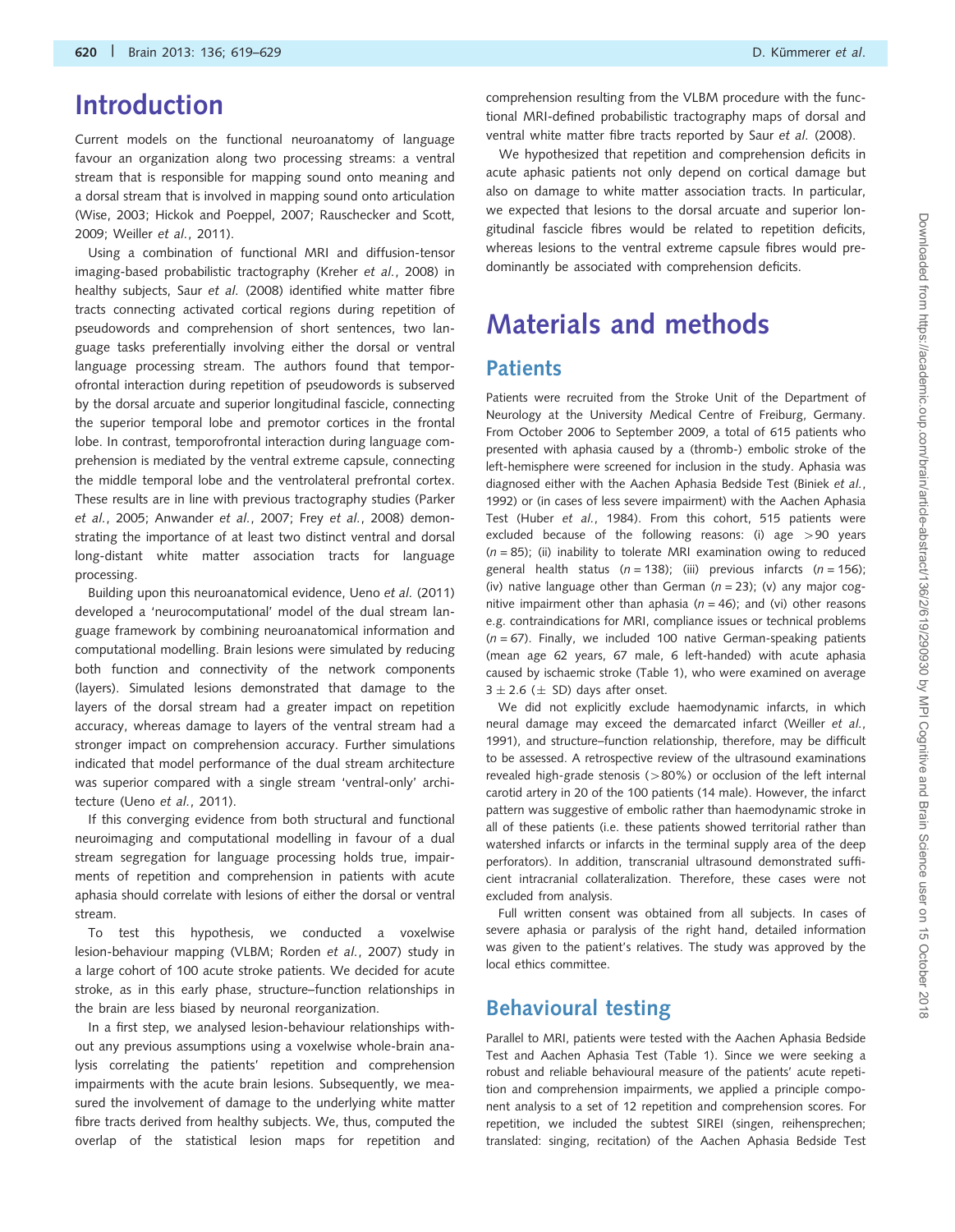#### <span id="page-2-0"></span>Table 1 Demographic data and language scores of all 100 patients

|                                                    | Mean (SD) | Min/max | Principal component analysis |               |
|----------------------------------------------------|-----------|---------|------------------------------|---------------|
|                                                    |           |         | 1st component                | 2nd component |
| Demographic data                                   |           |         |                              |               |
| Age (years)                                        | 62(13)    | 16/86   |                              |               |
| Gender (male/female)                               | 67/33     |         |                              |               |
| <b>NIHSS</b>                                       | 8(5)      | 1/22    |                              |               |
| Lesion volume (ml)                                 | 50 (44)   | 0.4/233 |                              |               |
| Language scores (number of items)                  |           |         |                              |               |
| AABT                                               |           |         |                              |               |
| BLIKO $(n = 10)$                                   | 80 (25)   | 0/100   |                              |               |
| $MUMO (n = 10)$                                    | 67(28)    | 0/100   |                              |               |
| SIREI $(n = 10)^*$                                 | 61(34)    | 0/100   | 0.820                        | 0.463         |
| <b>IDENT</b> $(n = 10)$ <sup>**</sup>              | 68 (30)   | 0/100   | 0.388                        | 0.770         |
| BENENN $(n = 10)$                                  | 53 (36)   | 0/100   |                              |               |
| <b>AAT</b>                                         |           |         |                              |               |
| Token test ( $n = 50$ )                            | 41 (35)   | 0/100   |                              |               |
| Subtest 1 ( $n = 10$ )**                           | 55 (42)   | 0/100   | 0.320                        | 0.894         |
| Subtest 2 ( $n = 10$ )**                           | 42 (42)   | 0/100   | 0.308                        | 0.882         |
| Subtest 3 ( $n = 10$ )**                           | 31(39)    | 0/100   | 0.286                        | 0.818         |
| Subtest 4 ( $n = 10$ )                             | 23(36)    | 0/100   |                              |               |
| Subtest 5 $(n = 10)$                               | 21(33)    | 0/100   |                              |               |
| Repetition ( $n = 50$ )                            | 53 (36)   | 0/99    |                              |               |
| Repetition of sounds $(n = 10)^*$                  | 65 (39)   | 0/100   | 0.816                        | 0.416         |
| Repetition of nouns ( $n = 10$ )*                  | 59 (39)   | 0/100   | 0.893                        | 0.382         |
| Repetition of loanwords ( $n = 10$ )*              | 56 (39)   | 0/100   | 0.927                        | 0.327         |
| Repetition of compound nouns ( $n = 10$ )*         | 46 (37)   | 0/97    | 0.897                        | 0.340         |
| Repetition of sentences $(n = 10)^*$               | 41 (36)   | 0/100   | 0.869                        | 0.334         |
| Writing $(n = 30)$                                 | 40 (34)   | 0/97    |                              |               |
| Naming $(n = 40)$                                  | 41 (35)   | 0/99    |                              |               |
| Comprehension ( $n = 40$ )                         | 49 (30)   | 0/98    |                              |               |
| Auditory comprehension of words $(n = 10)$ **      | 58 (30)   | 0/100   | 0.460                        | 0.719         |
| Auditory comprehension of sentences ( $n = 10$ )** | 48 (31)   | 0/100   | 0.421                        | 0.791         |
| Reading comprehension of words ( $n = 10$ )        | 51 (35)   | 0/100   |                              |               |
| Reading comprehension of sentences ( $n = 10$ )    | 42 (34)   | 0/97    |                              |               |

Language scores are given as percentages correct.

Subtests written in bold contributed to the principal component analysis for repetition (highlighted with \*) and comprehension (highlighted with \*\*). Factor loadings of each subtest on both principal components are given (1st and 2nd components).

AABT = Aachen Aphasia Bedside Test with the subtests; AAT = Aachen Aphasia Test; BENENN = naming of objects; BLIKO = prompts for eye and head movement; IDENT = identification of objects; MUMO = prompts of oral movement; NIHSS = National Institute of Health Stroke Scale; SIREI = repetition of automated functions.

(as one variable) and the five-item sets of the subtest repetition (as five variables) of the Aachen Aphasia Test. SIREI tests basic speech production abilities by asking the patients to repeat automated functions like singing, counting or greeting. The Aachen Aphasia Test subtest 'repetition' probes repetition of sounds, nouns, loanwords, compound nouns and sentences.

For comprehension, we included the subtest IDENT (Identifizieren; translated: identifying) of the Aachen Aphasia Bedside Test (as one variable), the Token Test subtests 1–3 (as three variables) and auditory comprehension on word and sentence level (as two variables). IDENT probes basic auditory comprehension through object identification: patients are confronted with four objects (cup, fork, knife and plate) and are asked to take or point to one of the objects. The subtest auditory comprehension of the Aachen Aphasia Test assesses comprehension on both word and sentence level. This task requires the selection of a target picture out of four presented pictures of varying complexity after auditory prompting. On word level, one of the pictures represents a semantic or phonemic distractor, or, on sentence level, a semantic or syntactic distractor, another picture is thematically related and one is unrelated. The Token Test of the Aachen Aphasia Test probes both auditory comprehension as well as more general cognitive abilities: patients are asked to identify geometrical objects, varying in shape, size and colour. We did not include the Token Test subtests 4 and 5, since these two most complex subtests strongly rely on verbal working memory, a function beyond the mere auditory comprehension component of interest.

To summarize, six repetition and six comprehension scores were entered as variables into the principle component analysis. The principle component analysis was calculated with SPSS software (version 20). Principal components were extracted with a varimax rotation to maximize the sum of the variance of the loading vectors. Importantly, the number of resulting principle components was not pre-determined in the principle component analysis set-up. Nevertheless, the analysis resulted in two principle components (Table 1) from which the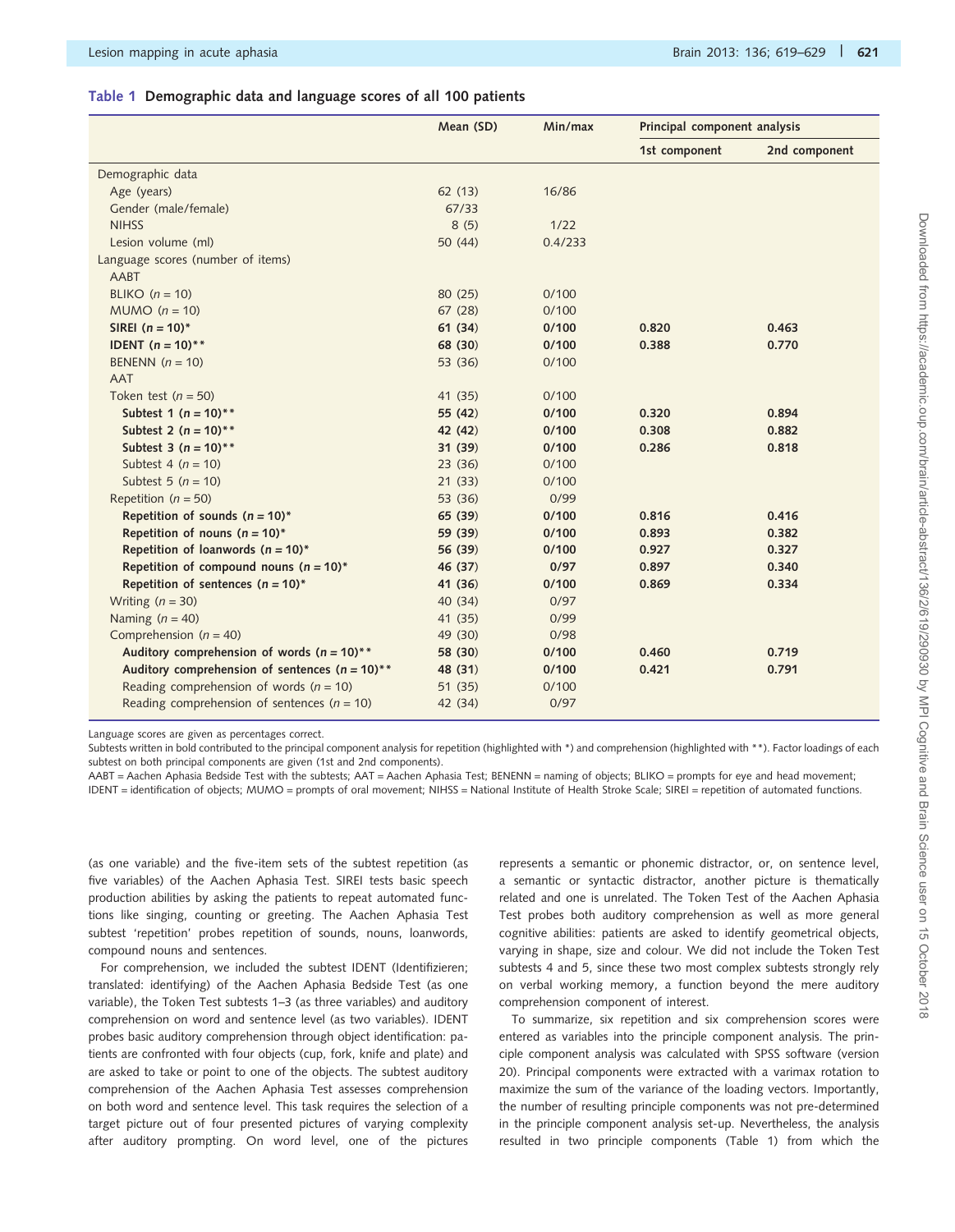<span id="page-3-0"></span>individual single factor loadings were used as behavioural variables in the VLBM analyses. The two principle components represent the functions of interest labelled as auditory 'repetition' and 'comprehension' as best as detectable with aphasia tests in a cohort of stroke patients with acute aphasia.

The rationale to include subtests from the Aachen Aphasia Bedside Test and Aachen Aphasia Test was to provide test material for a broad range of impairments. To further characterize each patient's language impairment, severity [mild (I), moderate (II) and severe (III)], fluency (fluent versus non-fluent) and type of aphasia (global, Broca, anomic, Wernicke, non-classifiable, residual) as indicated by the Aachen Aphasia Test were evaluated (Fig. 1). Although the type of aphasia is usually not stable in the early phase after stroke, this information may provide a basic estimate of the patient's impairment.

### Magnetic resonance imaging data acquisition

MRI data were obtained on a 3 T TIM Trio scanner (Siemens). For diffusion-weighted imaging, we used a standard sequence (23 slices, matrix = 128  $\times$  128 pixel, voxel size = 1.8  $\times$  1.8  $\times$  5 mm<sup>3</sup>, repetition time = 3.1 s, echo time = 79 ms, flip angle =  $90^{\circ}$ , six diffusion-encoding gradient directions with a b-factor of 1000 s/mm<sup>2</sup>). Lesions were delineated on the averaged diffusion-weighted images. As a prerequisite for spatial normalization, a high-resolution  $T_1$  anatomical scan was obtained for each patient (160 slices, matrix =  $240 \times 240$  pixel, voxel size = 1  $\times$  1  $\times$  1 mm<sup>3</sup>, repetition time = 2.2 s, echo time = 2.6 ms).

#### Lesion analysis

In a first step, a rough delineation of the diffusion-weighted imaged lesion was performed using a customized region of interest toolbox implemented in the SPM 8 software package ([http://www.fil.ion.ucl.](http://www.fil.ion.ucl.ac.uk/spm/software/spm8) [ac.uk/spm/software/spm8](http://www.fil.ion.ucl.ac.uk/spm/software/spm8)). We applied individual intensity thresholds to ensure that the resulting lesion maps best covered the diffusion-restricted tissue. Subsequently, individual lesion maps were spatially normalized using the normalization parameters obtained from the individual co-registered  $T_1$  scan. Finally, individual lesion maps were binarized and registered to the Montreal Neurological Institute (MNI) template brain (voxel size  $0.5 \times 0.5 \times 0.5$  mm<sup>3</sup>). The resulting images were manually inspected by two independent investigators and compared with the original lesions to ensure that our procedure performed correctly.

For VLBM, we used the non-parametric mapping software [\(Rorden](#page-9-0) et al.[, 2007](#page-9-0)) implemented in MRIcron [\(http://www.cabiatl.com/](http://www.cabiatl.com/mricro/mricron/stats.html) [mricro/mricron/stats.html](http://www.cabiatl.com/mricro/mricron/stats.html)). Non-parametric testing was chosen, as

behavioural data were not normally distributed ([Supplementary](http://brain.oxfordjournals.org/lookup/suppl/doi:10.1093/brain/aws354/-/DC1) [Fig. 1\)](http://brain.oxfordjournals.org/lookup/suppl/doi:10.1093/brain/aws354/-/DC1). Specifically, we performed the Brunner–Munzel test, a rank test for continuous behavioural variables and binary images to identify lesioned voxels associated with repetition or comprehension deficits. The resulting maps display voxels with a significant difference in the distribution of the behavioural measure depending on whether the voxel was lesioned. To increase statistical power, only voxels affected in at least 10 patients were considered for analysis. This resulted in lesion maps for repetition and comprehension.

Finally, we computed two different logistic regression analyses. In the first one, lesion size was included to account for a potential correlation of lesion size with severity of impairment. In the second one, we included the concomitant opposite deficit (i.e. comprehension in the lesion map for repetition and vice versa) as covariates of no interest, since only few patients of our sample presented with an isolated deficit of either comprehension or repetition but rather showed some degree of impairment of both functions.

The statistical threshold was set to  $P = 0.01$  (using a false discovery rate correction for multiple comparisons). Coordinates of lesion maxima are reported in MNI space.

### Percentage of white and grey matter voxels

To determine the percentage of white and grey matter voxels, we segmented the MNI template into grey and white matter using the segmentation routine in SPM 8. The percentage of overlap of white and grey matter tissue with the statistical lesion maps for repetition and comprehension, respectively, was determined by using MRIcron software ([Rorden](#page-9-0) et al., 2007).

### Damage to ventral and dorsal association tracts

To quantify damage to the ventral and dorsal long-distant fibre tracts, we calculated the overlap of our lesion maps for repetition and com-prehension with the probability maps of the Saur et al. [\(2008\)](#page-9-0) study. In that work, we combined functional MRI and diffusion-tensor imaging in healthy subjects to identify the most probable white matter fibre tracts that connect activated cortical regions in repetition and comprehension. From that study, we took 32 individual, spatially normalized probability maps of eight different region-to-region connections, four defined in the repetition and comprehension experiment, respectively. The fibre tracking procedure has been described in detail previously (Saur et al.[, 2008; 2010\)](#page-9-0).



Figure 1 Behavioural data of 100 stroke patients with acute aphasia  $\sim$ 3 days post stroke. Histograms of (A) severity [mild (I), moderate (II) and severe (III)], (B) fluency (fluent, non-fluent), and (C) type of aphasia as indicated by the Aachen Aphasia Test (non-class = non-classifiable).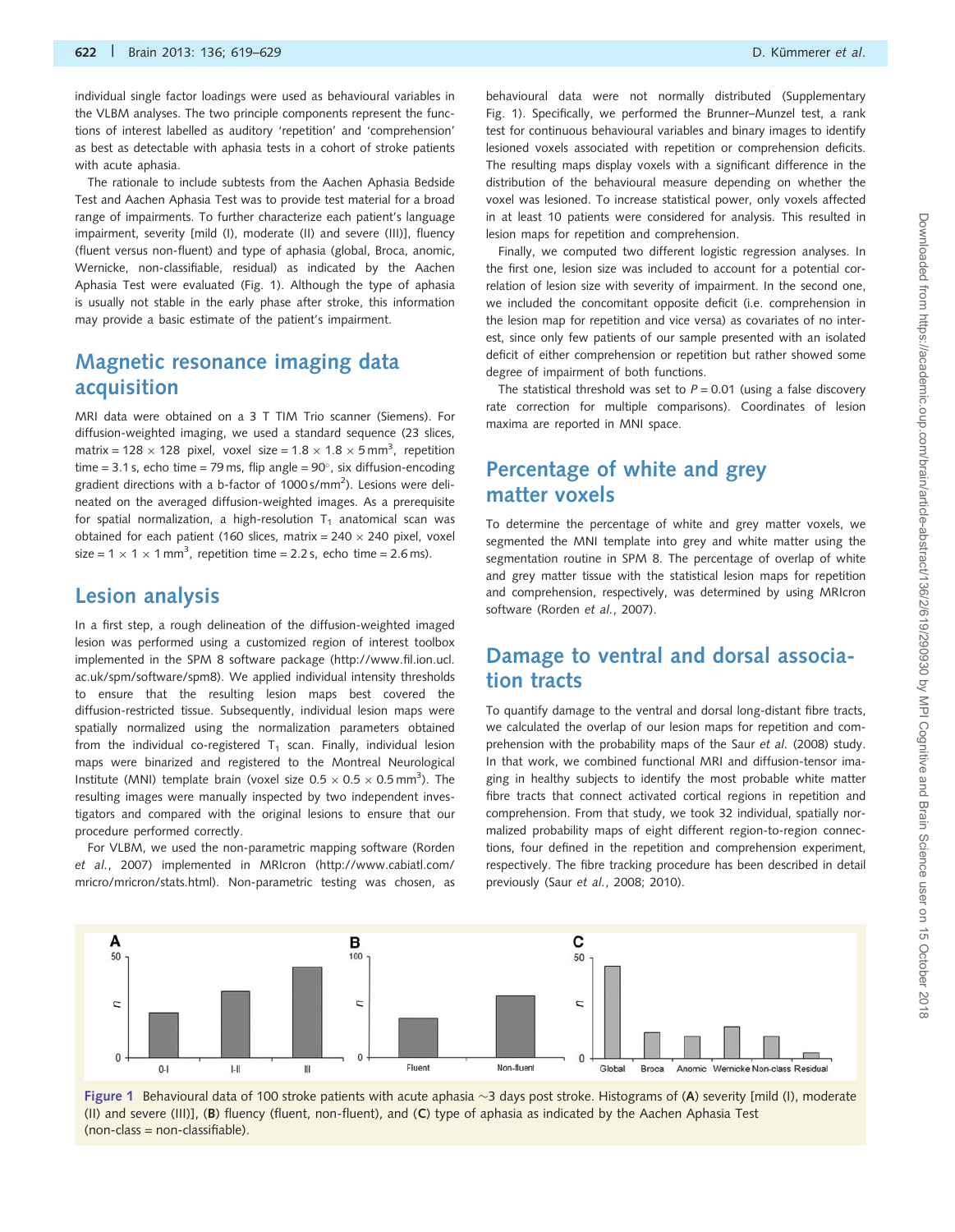Each spatially normalized region-to-region probability map was thresholded using a value of 0.0148. This value was generated empirically from the distribution observed in a large sample of region-to-region probability maps in our previous study (Saur [et al.](#page-9-0), [2008](#page-9-0)). The resulting binary maps of each region-to-region connection were summed across subjects to produce group variability maps [\(Newton](#page-9-0) et al., 2006). In these maps, the voxel intensity ranged from 1 to 32, indicating spatial overlap between subjects. These variability maps were again thresholded at an arbitrary value of 75%, indicating that in the surviving voxels, a connection was present in 24 of the 32 subjects. As our study focuses on ventral and dorsal fibre systems rather than region-to-region connections, we calculated ventral and dorsal composite tracts. The ventral composite tract consisted of the four region-to-region connections between the anterior and posterior middle temporal gyrus and the ventrolateral prefrontal cortex (pars orbitalis and triangularis of the inferior frontal gyrus) defined in the comprehension experiment. In contrast, the dorsal composite tract consisted of the four connections between the anterior and posterior superior temporal gyrus and the premotor cortex (pars opercularis of the inferior frontal gyrus and dorsal premotor cortex) defined in the repetition experiment.

The number of overlapping voxels between our statistical lesion maps and the ventral and dorsal composite tracts in the left-hemisphere was determined with MRIcron. Relative fibre damage was calculated by dividing the overlap volume by the total tract volume. In addition, a non-parametric regression analysis was performed between individual overlap of each patient's ischaemic lesion with the ventral and dorsal fibre systems and each patient's comprehension and repetition deficit, respectively. Thus, tract integrity was not tested using probabilistic tracking directly in the patient data but rather by taking the probabilistic tracking data for each fibre system from healthy subjects and overlapping this with each patient's structural lesion.

# **Results**

#### Demographic and behavioural results

Patients' demographic and behavioural data are given in [Table 1](#page-2-0). Descriptive statistics of the different subtests of the Aachen Aphasia Bedside Test and the Aachen Aphasia Test demonstrate that all language domains were equally affected across patients. Histograms of severity, fluency and type of aphasia show that most patients presented with severe language impairment ([Fig. 1](#page-3-0)A), non-fluent aphasia ([Fig. 1](#page-3-0)B) and global aphasia ([Fig. 1](#page-3-0)C). Notably, the variance of the different subtests reflects that the analysis encompassed both patients with no or slight impairments and patients with severe deficits in different language functions.

The principle component analysis across the 12 repetition and comprehension scores revealed two distinct components that could be assigned either to the repetition or comprehension tests based on the correlations of the factor loadings with the respective test scores [\(Table 1\)](#page-2-0). The Bartlett's test of sphericity indicated that our data were adequate for factor analysis. The first component explained 82–93% and the second component 72–89% of the total variance introduced by the repetition and comprehension scores, respectively.

Lesion volume showed a moderate negative correlation with the repetition  $(r = -0.41)$  and comprehension  $(r = -0.49)$  scores (Spearman rank correlation,  $P < 0.01$ ), whereas factor loadings for repetition and comprehension were not correlated with each other  $(r = 0.012, P = 0.9)$ .

### Voxelwise lesion-behaviour mapping analysis for repetition and comprehension deficits

[Figure 2A](#page-5-0) displays the lesion overlap based on the binary normalized lesion maps of all patients. Maximum lesion overlap was found in subcortical areas in the vascular territory of the lenticular-striatal arteries.

[Figure 2B](#page-5-0) and C shows the VLBM results of the Brunner–Munzel test. Lesions associated with repetition deficits were located more dorsal-posterior in the temporoparietal region, whereas lesions associated with comprehension deficits were found more ventral-anterior in the temporoprefrontal region.

Impairments of repetition ([Fig. 2B](#page-5-0)) were associated with lesions of the superior and middle temporal gyrus, the parietal operculum, primary sensory-motor and premotor cortex, posterior insular cortex as well as large subcortical tissue. The statistically most significant voxels were found in the deep white matter of the frontal semioval centre ( $-36$ ,  $-20$ , 28;  $z = 9.5$ ) and the posterior temporal cortex  $(-30, -24, 8; z = 8.7)$  in projection of the arcuate and superior longitudinal fascicle fibres, respectively, and in the posterior most part of the insular cortex  $(-38, -12, -1; z = 7.1)$ .

Lesions associated with comprehension deficits [\(Fig. 2C](#page-5-0)) involved the superior and middle temporal gyrus, the inferior frontal gyrus, the insular cortex and large parts of subcortical tissue including subinsular and periventricular white matter and the basal ganglia. The statistically most significant voxels were located in the ventral most part of the anterior insular cortex (insular apex;  $-33$ , 17,  $-17$ ;  $z = 8.5$ ) and the deep white matter between the insular cortex and the putamen in projection to the ventral extreme capsule fibres  $(-26, 7, -15; z = 7.3)$ .

[Figure 3](#page-5-0) shows the results of the logistic regression analysis. Because factor loadings for repetition and comprehension were not correlated with each other, lesion maps look similar to those of the Brunner–Munzel test. Although overall z-values were lower, lesion maxima were almost identical to those in the Brunner–Munzel tests. This latter analysis was conducted because only few patients presented with a comprehension deficit without any repetition impairment and vice versa. Using lesion volume as a covariate of no interest, no significant voxels were found for both repetition and comprehension (not displayed). Note that a disadvantage of this method is that it has low statistical power when the anatomical structures relevant for a specific function correlate with lesion size [\(Karnath](#page-9-0) et al., 2004). Nevertheless, the additional analyses underline the robustness of our results demonstrating a spatial dissociation of the subcortical lesion maxima for repetition and comprehension.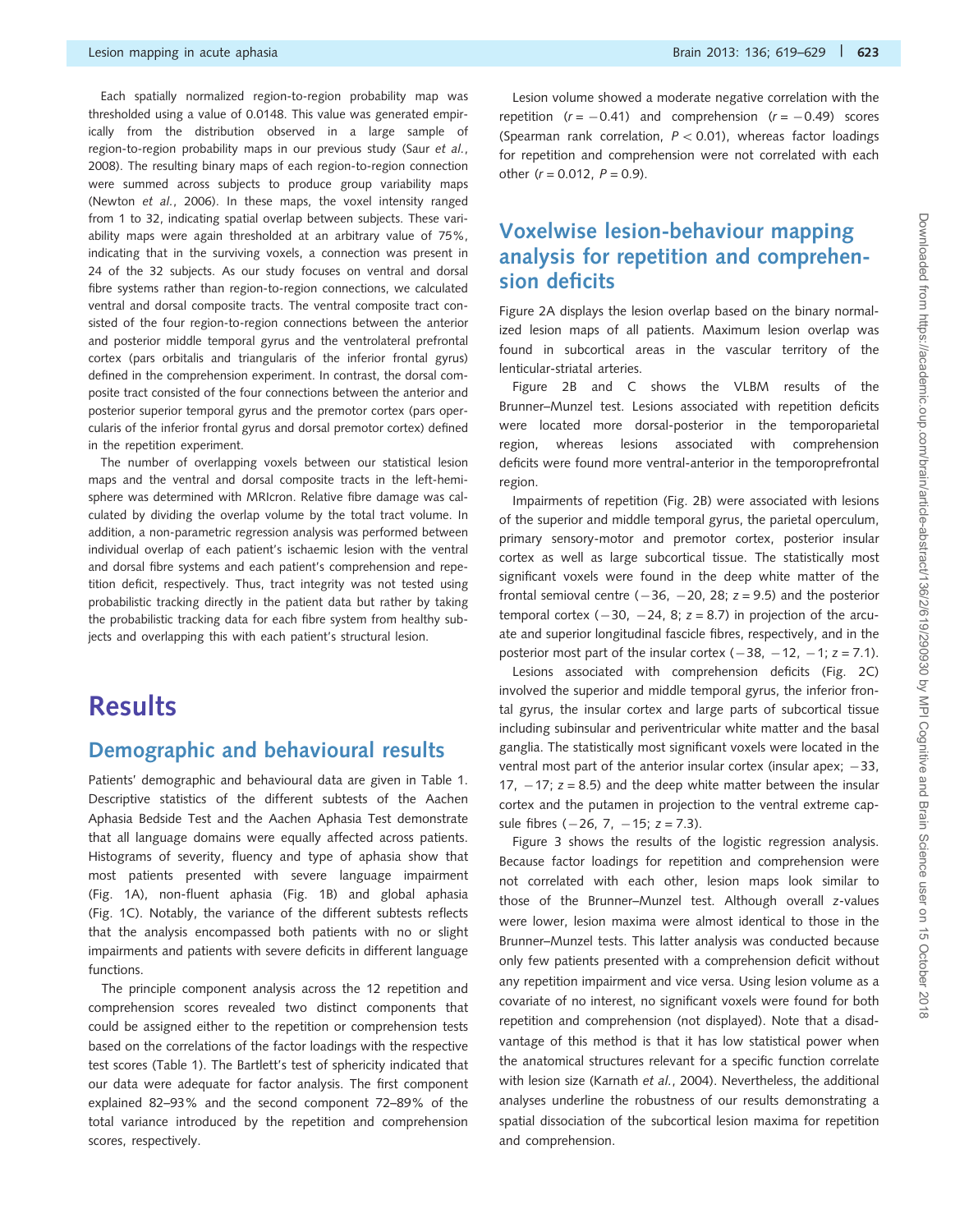<span id="page-5-0"></span>

Figure 2 Lesion overlap and VLBM lesion maps for repetition and comprehension. (A) Lesion overlap is displayed as summarized binary lesion maps. The colour bar in A indicates the degree of overlap of lesions [e.g. red values indicate that in 50 of 100 subjects (n) tissue was affected by stroke]. (B and C) VLBM maps based on the non-parametric Brunner–Munzel test of repetition (B) and of comprehension (C) deficits in 100 acute aphasic stroke patients. Colour bars indicate Z-scores at  $P < 0.01$ , FDR corrected. Coordinates are reported in MNI space.



Figure 3 Lesion maps ( $n = 100$ ) of the logistic regressions for repetition with the covariate comprehension (A) and for comprehension with the covariate repetition (B). Colour bars indicate Z-scores at  $P < 0.01$ , FDR corrected.

#### Damage of grey versus white matter

For the VLBM lesion map of repetition, we found an overlap of 62% with the grey matter portion and of 50% with the white matter portion of the segmented MNI brain. Comparably, the lesion map for comprehension overlapped to 62% with the grey and to 59% with the white matter segment. Note that some tissue at the border, between white and grey matter, was assigned to both tissue classes. Although this shows that both grey and white matter were affected to a similar degree, lesion maxima were located subcortically.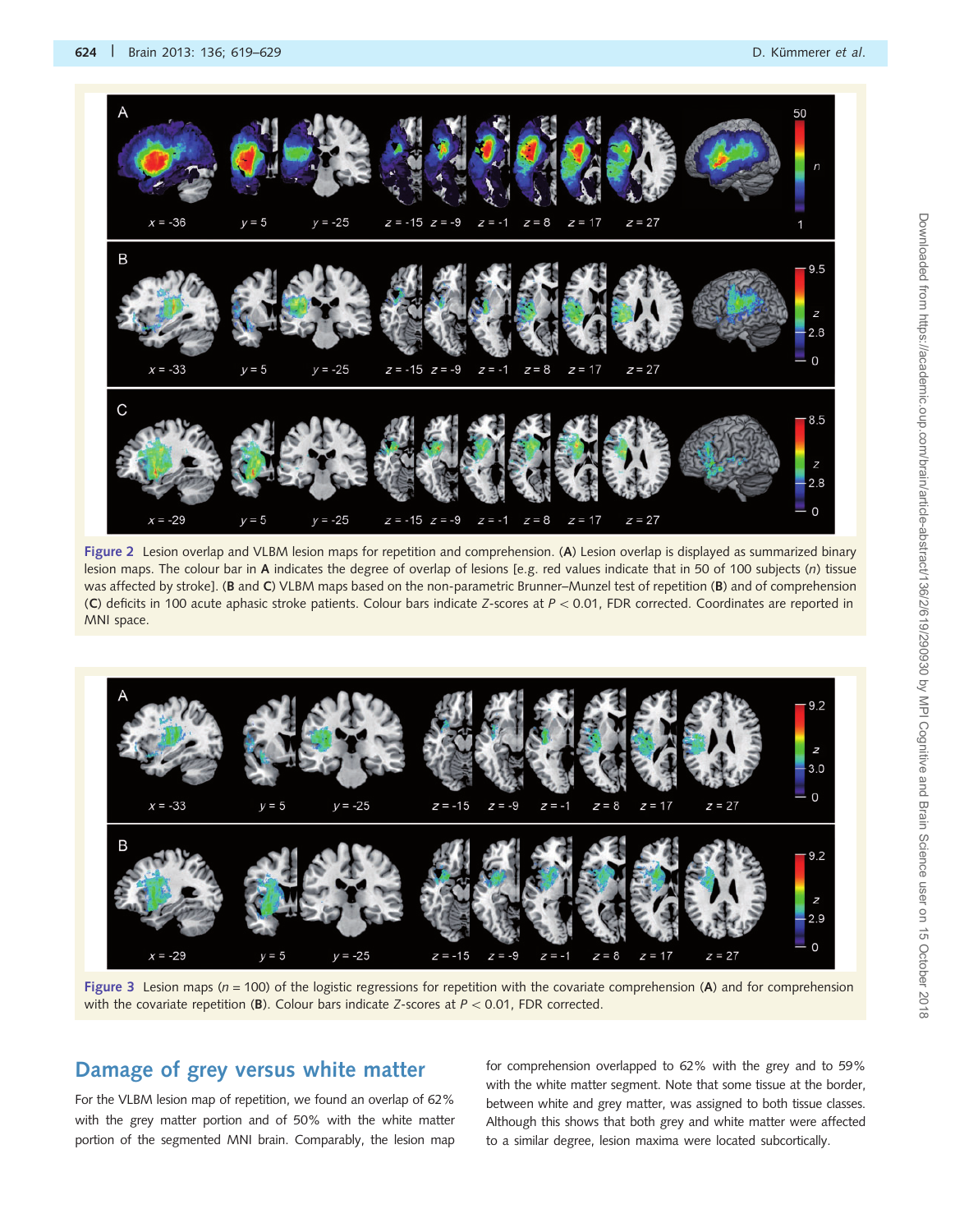<span id="page-6-0"></span>![](_page_6_Figure_2.jpeg)

Figure 4 Overlap of the dorsal (in blue) and the ventral (in red) long-distant association tracts from Saur et al[. \(2008\),](#page-9-0) with the statistical lesion maps (grey) for repetition (A and B) and comprehension (C and D) derived from either the Brunner–Munzel test (A and C) or the logistic regression analysis (B and D). Scatterplots display the correlation of individual repetition (REP) performance and dorsal lesion volume (E) and comprehension (COMP) performance and ventral lesion volume (F); behavioural variables represent the individual principle component analysis factor loadings (Z-scores). Lesion volume is given in millilitres.

### Damage to ventral and dorsal fibre tracts

An overlap of the statistical lesion map for repetition with the ventral and dorsal association tracts showed that 51% of the dorsal fibre system and 14% of the ventral fibre system were affected (Fig. 4A). In contrast, the statistical lesion map for comprehension included 51% of the ventral fibre system but only 22% of the dorsal fibre system (Fig. 4C). This dissociation was also present when we co-varied out the concomitant opposite deficit in the logistic regression analysis. Here, we found that the statistical lesion maps for repetition overlapped to 27% with the dorsal and to 5% with the ventral fibre system (Fig. 4B). In contrast, the statistical lesion map for comprehension overlapped to 39% with the ventral and to 10% with the dorsal fibre system (Fig. 4D).

Significant negative relationships were found in the regression analyses between individual damage to dorsal association tracts (i.e. 'dorsal lesion volume') and repetition performance (Spearman rank correlation coefficient  $r = -0.45$ ,  $P < 0.01$ , Fig. 4E) and for damage to ventral association tracts (i.e. 'ventral lesion volume') and comprehension performance (Spearman rank correlation coefficient  $r = -0.49$ ,  $P < 0.01$ , Fig. 4F). Since small lesion overlap affecting the whole-tract diameter might have a greater impact on the impairment compared with a larger overlap along the tract, it is reasonable that this correlation is only moderate.

# **Discussion**

In this study, we used VLBM in a large sample of aphasic stroke patients to identify brain structures associated with acute impairments of repetition and comprehension. We found a spatial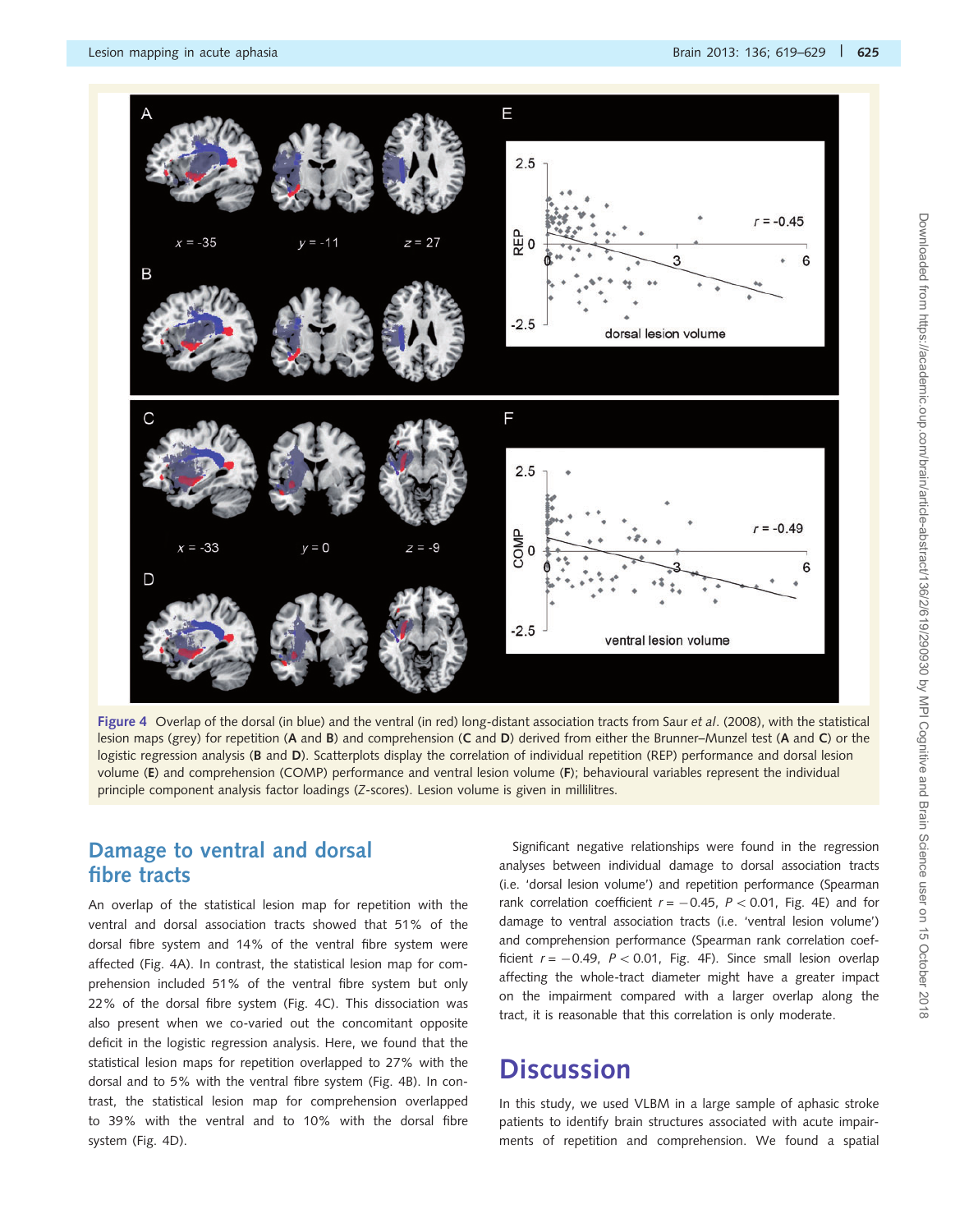dissociation of the lesion maps: comprehension deficits were associated with temporoprefrontal brain damage, whereas repetition impairments were correlated with damage to the temporoparietal region. Moreover, within these clusters, lesion maxima were found predominantly in subcortical tissue with a significant correlation of repetition deficits with damage to the dorsal superior longitudinal and arcuate fascicle pathway and comprehension impairments with damage to the ventral extreme capsule pathway. Thus, our study provides lesion evidence for the implementation of language in a dual dorsal–ventral brain network. Besides these implications for understanding language processing in the healthy brain, our results provide important insights into the pathophysiological mechanisms causing acute aphasia in patients with stroke.

From a cognitive linguistic point of view, repetition and comprehension subsume a number of distinct operations. Although we cannot isolate these operations based on the tests we used, we will discuss our results in the context of the cognitive processes that are involved when performing the different aphasia subtests.

The comprehension score consisted of tests that confronted the patient with a set of competing items from which the target item had to be selected after verbal prompting. This task mainly includes the lexical-semantic analysis of the verbal command or question and a subsequent target selection. As demonstrated by a number of functional imaging studies (for a meta-analysis see [Vigneau](#page-10-0) et al., 2006), lexical-semantic knowledge is stored in the temporal lobe. This region serves as a lexical interface, linking phonological and semantic information in a sound-to-meaning interface network [\(Hickok and Poeppel, 2007](#page-9-0)). Most studies indicate a left-dominant organization of this network with some differences in the computations carried out in both hemispheres [\(Hickok and Poeppel, 2007](#page-9-0)). Executive semantic processing (e.g. selection among alternatives) involves the ventrolateral prefrontal cortex [\(Thompson-Schill](#page-10-0) et al., 1997; [Whitney](#page-10-0) et al., 2011) and requires a strong functional temporofrontal interaction. Our lesion map for comprehension revealed involvement of the ventrolateral prefrontal cortex as well as the (anterior) temporal lobe [\(Fig. 2](#page-5-0)C). Anatomical connectivity between these regions is mediated by the ventral extreme capsule fibres, which connect the temporal cortex with the ventrolateral prefrontal cortex through a direct pathway running between the insular cortex and the putamen [\(Schmahmann](#page-9-0) et al., 2007; Frey et al.[, 2008; Makris and](#page-9-0) [Pandya, 2009\)](#page-9-0). This corresponds to the location of the statistical peak in our lesion map for comprehension [\(Fig. 2C](#page-5-0)). Although our lesion study lacks the spatial resolution to distinguish the external from the extreme capsule (being just separated by a thin layer of grey matter, the claustrum); tracing studies in monkeys ([Petrides](#page-9-0) [and Pandya, 2007; Schmahmann](#page-9-0) et al., 2007) suggest that this temporoprefrontal connection is mediated via the extreme capsule, whereas the external capsule belongs to corticostriatal projection systems (see also Saur et al.[, 2009](#page-9-0)). Further evidence for the functional relevance of a ventral temporoprefrontal pathway comes from intraoperative electrical stimulation studies, demonstrating that stimulation of this pathway provokes semantic paraphasias (Duffau et al.[, 2005](#page-9-0)). While the selection of a target from a set of competing alternatives represents a metalinguistic task, natural language comprehension requires the online evaluation of novel language input, for instance, whether

we agree on something or not, or whether something is true or not [\(Hagoort](#page-9-0) et al., 2004). We suggest that in language comprehension, the temporoprefrontal interaction through the extreme capsule fibres is essential for this instant evaluation of language input.

The repetition score included tasks of overt repetition of verbally presented items that differed in their processing demands on verbal short-term memory and articulatory complexity. Computationally, repetition of speech requires the transformation of auditory input into articulatory motor output that is implemented through a close interaction between temporoparietal regions and the premotor cortex [\(Warren](#page-10-0) et al., 2005). It was recently argued that this sensorimotor integration process includes an internal feedback-control loop that allows the auditory system to define the target of the speech output ([Hickok, 2012\)](#page-9-0). Previous studies have identified a region in the Sylvian fissure at the parietotemporal boundary (area Spt) as the key region that supports sensory-motor integration for speech (Hickok et al.[, 2003;](#page-9-0) [Warren](#page-10-0) et al., 2005; [Tourville](#page-10-0) et al., 2008; [Hickok, 2009; Baldo](#page-9-0) et al.[, 2012](#page-9-0)). This fits well with our lesion map for repetition, including extensive damage to the temporoparietal junction as well as premotor regions in the frontal cortex ([Fig. 2](#page-5-0)B). Long-distant interaction between these regions is enabled by the arcuate and superior longitudinal fascicle fibres ([Petrides and](#page-9-0) [Pandya, 1988](#page-9-0); [Schmahmann](#page-9-0) et al., 2007; Frey et al.[, 2008\)](#page-9-0), the location of the statistical maximum in our lesion map for repetition. This converges with the results of a recent VLBM study by [Fridriksson](#page-9-0) et al. (2010), who investigated speech repetition in a sample of 45 patients with acute stroke. That study reported a comparable location for repetition deficits with a lesion maximum in the white matter underlying the left supramarginal gyrus. Functionally, this auditory-motor integration stream is especially important for the processing of novel stimuli, e.g. during language acquisition, the development of a new vocabulary or sensory guidance of the production of infrequent or phonologically complex word forms. Likewise, it has been suggested that verbal short-term memory is embedded in the same auditory-motor integration network ([Shallice and Warrington, 1977; Hickok, 2009\)](#page-9-0).

In a recent study on the structural connectivity of different in-sular subregions, [Cloutman](#page-9-0) et al. (2012) argued that the posterior insula, among others, is associated with the translation of heard phonetic sound sequences into vocal tract motor patterns, whereas the anterior insula is rather engaged in mapping information onto conceptual representations. This converges well with our findings of an anterior–posterior dissociation of the insular region within our lesion maps, with the anterior insula being solely included in the lesion map for comprehension, whereas lesions to the posterior insula and the underlying white matter revealed a strong association with repetition impairments ([Fig. 2](#page-5-0)B and C).

When comparing the overlap estimations of the Brunner– Munzel lesion maps with the ventral and dorsal fibre tracts, however, we found remarkable damage to both tracts in repetition and comprehension impairments [\(Fig. 4A](#page-6-0) and C). This reflects the clinical situation in acute stroke, where one usually observes variable combinations of symptoms rather than isolated deficits of a specific language function. In addition, impairments influence each other, i.e. impaired comprehension affects the repetition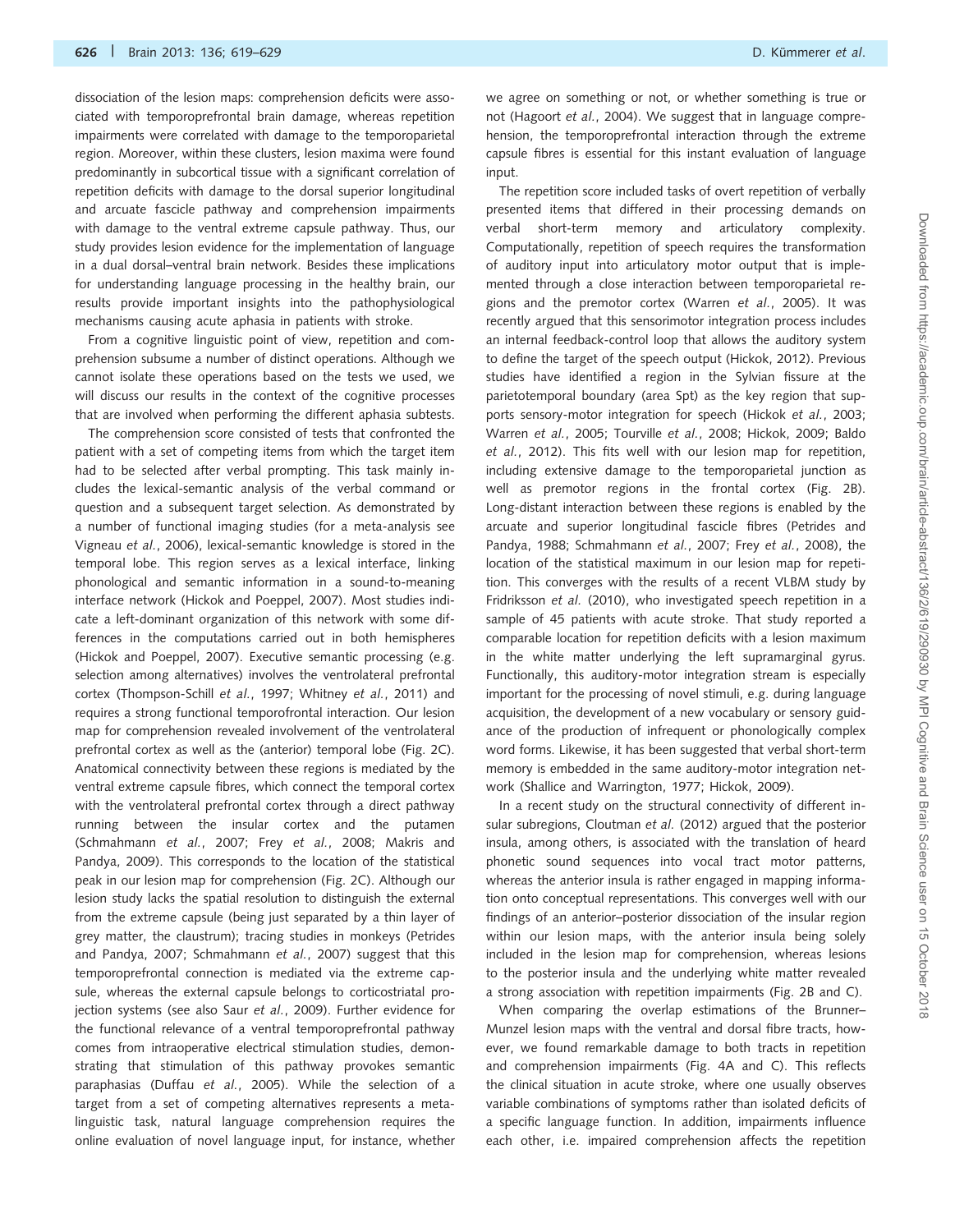performance and vice versa. Thus, a strong interaction between both streams must be assumed ([Weiller](#page-10-0) et al., 2011). This is in line with the neurocomputational study of Ueno et al. [\(2011\)](#page-10-0), which demonstrated that both streams contribute to some extent to each language task arguing for a 'graded division of labour'. Especially with regard to word repetition, the model makes use of both the ventral and dorsal stream to boost repetition performance of words.

Nevertheless, the use of logistic regression analyses enabled us to co-vary out the contribution of the concomitant opposite deficit and experimentally disentangle both functions. In the resulting lesion maps, the spatial dissociation remained preserved [\(Fig. 3A](#page-5-0) and B). Again, the lesion map for comprehension overlapped to a greater degree with the ventral extreme capsule/external capsule fibres, whereas the lesion map for repetition overlapped to a greater degree with the dorsal arcuate and superior longitudinal fascicle fibres [\(Fig. 4B](#page-6-0) and D). A regression analysis of individual lesion overlap with either the ventral or dorsal fibre systems and individual comprehension or repetition impairment further stressed the specific functional contribution of both pathways [\(Fig. 4](#page-6-0)E and F).

In addition to demonstrating the functional relevance of the ventral and dorsal pathways for auditory comprehension and repetition, our findings also have implications for understanding the pathophysiology of acute aphasia after ischaemic stroke. The subcortical lesion maxima demonstrate that disconnection represents an important pathophysiological mechanism provoking acute comprehension and repetition impairments. Long-distance association fibres represent strategic network components, which in case of their disruption, may cause a dysfunction in functionally dependent, remote cortical brain regions (i.e. diaschisis; [Monakow, 1885](#page-9-0); Price et al.[, 2001\)](#page-9-0). Disconnection might provoke a global network breakdown causing the clinical syndrome of acute, global aphasia. Indeed, a substantial number of patients in our study presented with severe and/or global aphasia [\(Fig. 1](#page-3-0)). This does not imply that acute aphasia represents a pure disconnection syndrome. Rather, our lesion maps demonstrate that besides damage to cortical temporofrontal key regions, white matter damage critically contributes to the acute language impairment. Despite global network dysfunction in acute aphasia, the high statistical power within subcortical regions resulting from large subcortical lesion overlap allows us to demonstrate specific structure–function relationships for white matter fibre tracts.

The large subcortical lesion overlap in acute stroke can be attributed to the vascular architecture of the middle cerebral artery (Phan et al.[, 2005](#page-9-0)). In contrast to the greater heterogeneity of the cortical lesions owing to the highly variable leptomeningeal blood supply, occlusion of the lenticulostriate arteries has been shown to produce a rather uniform type of infarction [\(Weiller](#page-10-0) et al.[, 1990\)](#page-10-0). As subcortical aphasia often recovers well, this lesion type might contribute less to lesion studies performed in chronic aphasia ([Dronkers, 1996;](#page-9-0) Bates et al.[, 2003](#page-9-0); [Schwartz](#page-9-0) et al.[, 2009\)](#page-9-0). Consequently, we argue that the contribution of white matter fibre damage to language impairments might have been underestimated in previous chronic VLBM studies.

It should be borne in mind that subcortical lesions can be accompanied by cortical hypoperfusion, which, in turn, might contribute to the deficit in acute stroke (Weiller et al.[, 1993](#page-10-0); Hillis et al.[, 2002;](#page-9-0) Saur et al.[, 2006](#page-9-0)a). Both cortical hypoperfusion as well as the previously described diaschisis might lead to a potential 'overestimation' of the structure–function relationship in acute lesion studies. That is, the function that is associated with the subcortical lesion might effectively be a cortical function.

On the other hand, an important advantage of investigating acute ischaemic lesions with VLBM is the absence of any confounding neural long-term reorganization that might substantially change the neural representation of language functions [\(Weiller](#page-10-0) et al.[, 1995;](#page-10-0) [Crinion and Price, 2005](#page-9-0); Saur et al.[, 2006](#page-9-0)b; [Leff](#page-9-0) et al.[, 2009; Ochfeld](#page-9-0) et al., 2010). In chronic VLBM studies, the putative function of the lesioned area might be significantly underestimated, as other brain regions might have taken over (part of) the function of the lesioned area. Thus, chronic lesion studies reveal the location of the persistent impairment. These fundamental differences between acute and chronic lesion studies might also resolve some discrepancies in the lesion patterns between our study and previous chronic lesion studies which, for instance, located auditory comprehension deficits more posteriorly [\(Bates](#page-9-0) et al.[, 2003](#page-9-0); [Dronkers](#page-9-0) et al., 2004). It seems likely that patients with frontal lesions and/or frontal disconnection show better recovery from comprehension impairments than those with temporal lesions.

In future VLBM studies, longitudinal study designs should aim at examining both acute and chronic lesion effects in patients with aphasia to unveil changes in structure–function relationships over time. Clinically, it would be of great interest to relate the acute infarction to the (residual) language deficits in the chronic stage to detect patterns of brain damage associated with 'good' versus 'bad' recovery as previously demonstrated for neglect after a right-hemisphere lesion ([Karnath](#page-9-0) et al., 2011).

To summarize, our VLBM analyses allowed us to identify brain regions involved in acute repetition and comprehension impairments. The subcortical lesion maxima provide evidence for the importance of the dorsal superior longitudinal and arcuate fascicle fibres for repetition and the ventral extreme capsule fibres for comprehension, and thus stress the differential contribution of each pathway. Two clinical syndromes of classical aphasiology, conduction aphasia and transcortical sensory aphasia best reflect this 'division of labour' (Ueno et al.[, 2011\)](#page-10-0). Conduction aphasia is characterized by outstanding deficits in repetition, whereas comprehension remains largely preserved. In contrast, transcortical sensory aphasia is characterized by impaired comprehension, with largely preserved repetition abilities. Our subcortical lesion maxima suggest that in both syndromes, damage to either the dorsal or ventral white matter fibre tracts (i.e. disconnection) contributes to the core symptoms of these syndromes.

# Funding

Bundesministerium für Bildung und Forschung [BMBF-research collaboration 'Mechanisms of brain reorganization in the language network' (01GW0661)], Deutsche Forschungsgemeinschaft (DFG, WE1352/14-1 to C.W. and HA 6314/1-1 to G.H.) and the European Union FP 7 research program (PLASTICISE,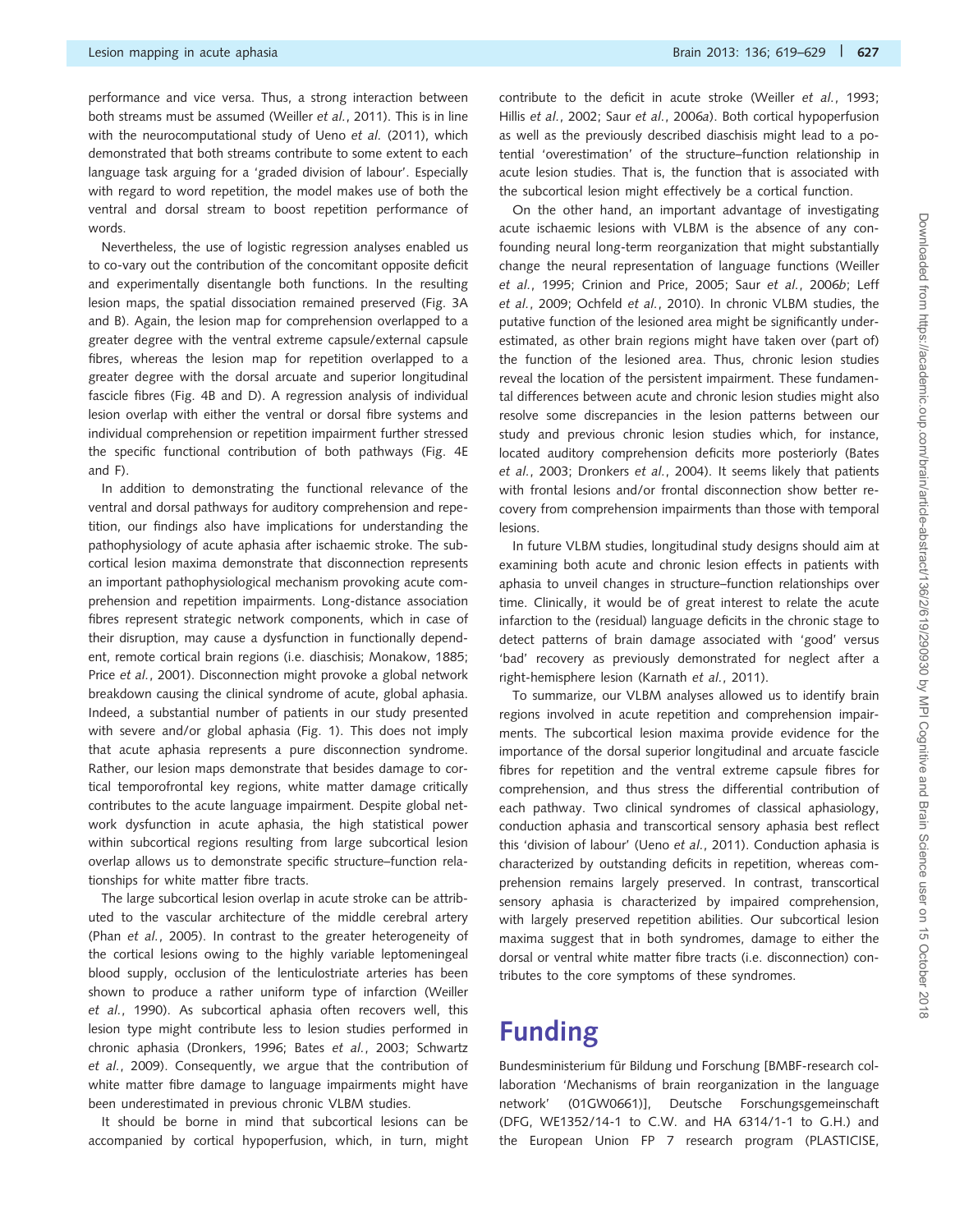# <span id="page-9-0"></span>Supplementary material

[Supplementary material](http://brain.oxfordjournals.org/lookup/suppl/doi:10.1093/brain/aws354/-/DC1) is available at Brain online.

# References

- Anwander A, Tittgemeyer M, von Cramon DY, Friederici AD, Knosche TR. Connectivity-based parcellation of Broca's area. Cereb Cortex 2007; 17: 816–25.
- Baldo JV, Katseff S, Dronkers NF. Brain regions underlying repetition and auditory-verabal short-term memory deficits in aphasia: evidence from voxel-based lesion symptom mapping. Aphasiology 2012; 26: 1–17.
- Bates E, Wilson SM, Saygin AP, Dick F, Sereno MI, Knight RT, et al. Voxel-based lesion-symptom mapping. Nat Neurosci 2003; 6: 448–50.
- Biniek R, Huber W, Glindemann R, Willmes K, Klumm H. The Aachen Aphasia Bedside Test—criteria for validity of psychologic tests. Nervenarzt 1992; 63: 473–9.
- Cloutman LL, Binney RJ, Drakesmith M, Parker GJ, Lambon Ralph MA. The variation of function across the human insula mirrors its patterns of structural connectivity: evidence from in vivo probabilistic tractography. Neuroimage 2012; 59: 3514–21.
- Crinion J, Price CJ. Right anterior superior temporal activation predicts auditory sentence comprehension following aphasic stroke. Brain 2005; 128: 2858–71.
- Dronkers NF. A new brain region for coordinating speech articulation. Nature 1996; 384: 159–61.
- Dronkers NF, Wilkins DP, Van Valin RD Jr, Redfern BB, Jaeger JJ. Lesion analysis of brain areas involved in language comprehension. Cognition 2004; 92: 145–77.
- Duffau H, Gatignol P, Mandonnet E, Peruzzi P, Tzourio-Mazoyer N, Capelle L. New insights into the anatomo-functional connectivity of the semantic system: a study using cortico-subcortical electrostimulations. Brain 2005; 128: 797–810.
- Frey S, Campbell JS, Pike GB, Petrides M. Dissociating the human language pathways with high angular resolution diffusion fiber tractography. J Neurosci 2008; 28: 11435–44.
- Fridriksson J, Kjartansson O, Morgan PS, Hjaltason H, Magnusdottir S, Bonilha L, et al. Impaired speech repetition and left parietal lobe damage. J Neurosci 2010; 30: 11057–61.
- Hagoort P, Hald L, Bastiaansen M, Petersson KM. Integration of word meaning and world knowledge in language comprehension. Science 2004; 304: 438–41.
- Hickok G, Buchsbaum B, Humphries C, Muftuler T. Auditory-motor interaction revealed by fMRI: speech, music, and working memory in area Spt. J Cogn Neurosci 2003; 15: 673–82.
- Hickok G, Poeppel D. The cortical organization of speech processing. Nat Rev Neurosci 2007; 8: 393–402.
- Hickok G. Computational neuroanatomy of speech production. Nat Rev Neurosci 2012; 13: 135–45.
- Hickok G. The functional neuroanatomy of language. Phys Life Rev 2009; 6: 121–43.
- Hillis AE, Wityk RJ, Barker PB, Beauchamp NJ, Gailloud P, Murphy K, et al. Subcortical aphasia and neglect in acute stroke: the role of cortical hypoperfusion. Brain 2002; 125: 1094–104.
- Huber W, Poeck K, Willmes K. The Aachen Aphasia Test. Adv Neurol 1984; 42: 291–303.
- Karnath HO, Fruhmann Berger M, Kuker W, Rorden C. The anatomy of spatial neglect based on voxelwise statistical analysis: a study of 140 patients. Cereb Cortex 2004; 14: 1164–72.
- Karnath HO, Rennig J, Johannsen L, Rorden C. The anatomy underlying acute versus chronic spatial neglect: a longitudinal study. Brain 2011; 134: 903–12.
- Kreher BW, Schnell S, Mader I, Il'yasov KA, Hennig J, Kiselev VG, et al. Connecting and merging fibres: pathway extraction by combining probability maps. Neuroimage 2008; 43: 81–9.
- Leff AP, Schofield TM, Crinion JT, Seghier ML, Grogan A, Green DW, et al. The left superior temporal gyrus is a shared substrate for auditory short-term memory and speech comprehension: evidence from 210 patients with stroke. Brain 2009; 132: 3401–10.
- Makris N, Pandya DN. The extreme capsule in humans and rethinking of the language circuitry. Brain Struct Funct 2009; 213: 343–58.
- Monakow v. Neue experimentelle Beiträge zur Anatomie der Schleife: vorläufige Mittheilung. Neurologisches Centralblatt 1885; 12: 265-8.
- Newton JM, Ward NS, Parker GJM, Deichmann R, Alexander DC, Friston K, et al. Non-invasive mapping of corticofugal fibres from multiple motor areas—relevance to stroke recovery. Brain 2006; 129: 1844–58.
- Ochfeld E, Newhart M, Molitoris J, Leigh R, Cloutman L, Davis C, et al. Ischemia in broca area is associated with broca aphasia more reliably in acute than in chronic stroke. Stroke 2010; 41: 325–30.
- Parker GJ, Luzzi S, Alexander DC, Wheeler-Kingshott CA, Ciccarelli O, Lambon Ralph MA. Lateralization of ventral and dorsal auditory-language pathways in the human brain. Neuroimage 2005; 24: 656–66.
- Petrides M, Pandya DN. Association fiber pathways to the frontal cortex from the superior temporal region in the rhesus monkey. J Comp Neurol 1988; 273: 52–66.
- Petrides M, Pandya DN. Efferent association pathways from the rostral prefrontal cortex in the macaque monkey. J Neurosci 2007; 27: 11573–86.
- Phan TG, Donnan GA, Wright PM, Reutens DC. A digital map of middle cerebral artery infarcts associated with middle cerebral artery trunk and branch occlusion. Stroke 2005; 36: 986–91.
- Price CJ, Warburton EA, Moore CJ, Frackowiak RS, Friston KJ. Dynamic diaschisis: anatomically remote and context-sensitive human brain lesions. J Cogn Neurosci 2001; 13: 419–29.
- Rauschecker JP, Scott SK. Maps and streams in the auditory cortex: nonhuman primates illuminate human speech processing. Nat Neurosci 2009; 12: 718–24.
- Rorden C, Karnath HO, Bonilha L. Improving lesion-symptom mapping. J Cogn Neurosci 2007; 19: 1081–8.
- Saur D, Buchert R, Knab R, Weiller C, Rother J. Iomazenil-single-photon emission computed tomography reveals selective neuronal loss in magnetic resonance-defined mismatch areas. Stroke 2006a; 37: 2713–9.
- Saur D, Kellmeyer P, Weiller C. Reply to Yamada: the extreme capsule is the ventral pathway for language. Proc Natl Acad Sci USA 2009; 106: E15.
- Saur D, Kreher BW, Schnell S, Kummerer D, Kellmeyer P, Vry MS, et al. Ventral and dorsal pathways for language. Proc Natl Acad Sci U S A 2008; 105: 18035–40.
- Saur D, Lange R, Baumgaertner A, Schraknepper V, Willmes K, Rijntjes M, et al. Dynamics of language reorganization after stroke. Brain 2006b; 129: 1371–84.
- Saur D, Schelter B, Schnell S, Kratochvil D, Kupper H, Kellmeyer P, et al. Combining functional and anatomical connectivity reveals brain networks for auditory language comprehension. Neuroimage 2010; 49: 3187–97.
- Schmahmann JD, Pandya DN, Wang R, Dai G, D'Arceuil HE, de Crespigny AJ, et al. Association fibre pathways of the brain: parallel observations from diffusion spectrum imaging and autoradiography. Brain 2007; 130: 630–53.
- Schwartz MF, Kimberg DY, Walker GM, Faseyitan O, Brecher A, Dell GS, et al. Anterior temporal involvement in semantic word retrieval: voxel-based lesion-symptom mapping evidence from aphasia. Brain 2009; 132: 3411–27.
- Shallice T, Warrington EK. Auditory-verbal short-term memory impairment and conduction aphasia. Brain Lang 1977; 4: 479–91.